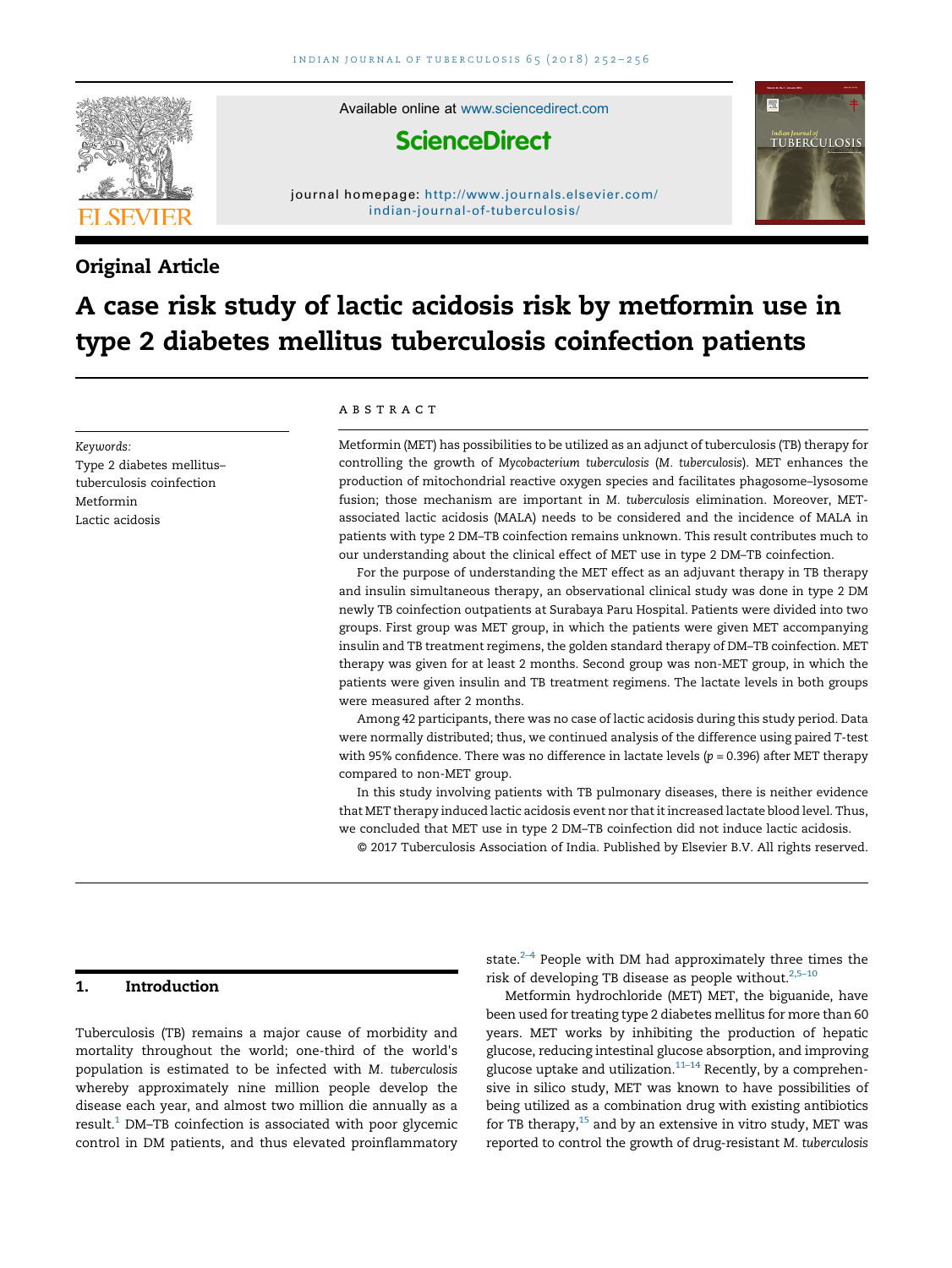strains via production of mitochondrial reactive oxygen species and facilitating phagosome-lysosome fusion.<sup>16,17</sup>

MET is not metabolized by P450 enzymes<sup>12,13,18</sup>; thus, it has no interaction with rifampicin (RIF) that could decrease the therapy efficacy. However, interaction between MET and RIF increases the expression of organic cation transporter (OCT1) and hepatic uptake of MET, leading to enhanced lowering of glucose levels[.19,20](#page-3-0)

In our previous study, MET was given to type 2 DM newly TB coinfection patients, which improved the superoxide dismutase (SOD) level (unpublished). SOD improvement after MET therapy is predicted to enhance antituberculosis efficacy and is considered to reduce the intracellular growth of M. tuberculosis. Collectively, these data indicate that MET is a promising candidate for host-adjunctive therapy for enhancing the effective treatment of  $TB$ .<sup>15,21</sup>

Although MET has several advantages in improving treatment of TB, MET use is still considered to be contraindication in many chronic conditions that may increase the risk of tissue anoxia, the development of MALA, a fatal metabolic condition, and especially pulmonary diseases due to the existence of potential hypoxia.<sup>[17,22,23](#page-3-0)</sup>

Lactic acidosis is characterized by an elevated blood lactate concentration (>45.0 mg/dL or >5.0 mmol/L), decreased blood pH (<7.35), and electrolyte disturbances with increased anion  $gap^{17,23-30}$  $gap^{17,23-30}$  $gap^{17,23-30}$ ; it also has signs and symptoms of inadequate oxygen (hypoxia) such as shortness of breath, rapid breathing, paleness, sweating, nausea, muscle weakness, abdominal pain, and coma.<sup>[22,26,31](#page-3-0)</sup>

The objective of this study is to assess the risk of lactic acidosis associated with MET use in patients with type 2 DM newly TB coinfection, as well as combination of MET with golden standard therapies, insulin, and TB treatment regimens. Another objective is to evaluate levels of blood lactate, measured at during treatment.

#### 2. Materials and methods

#### 2.1. Study design

The objective of this study was to identify clinical effect of MET to modulate host immune system and its ability to control the growth of intracellular M. tuberculosis. Thus, an observational clinical study was done and carried out at outpatient ward of Surabaya Paru Hospital. Patient's inclusion criteria were the following: (1) patients with DM with new case of TB coinfection, who were given insulin and TB treatment regimens; (2) positive M. tuberculosis in sputum smear; (3) age of 25–60 years; (4) has normal liver function and renal function; (5) not in hypoxia condition, and on presentation, peripheral oxygen saturation level must be higher than 92%.

During this clinical study, type 2 DM newly TB coinfection patients were divided into two groups. First group was MET group, in which the patients were given MET accompanying insulin and TB treatment regimens, the golden standard therapy of DM–TB coinfection. MET therapy was given for at least 2 months. Second group, a comparison group, was non-MET group, in which the patients were given insulin and TB treatment regimens.

We evaluated MET combined with insulin and TB treatment regimens. MET therapy was given for at least 2 months. During MET therapy, as a follow-up program, patients were physical examined weekly; thus, signs and symptoms for lactic acidosis were monitored. Lactate level was measured after 2-month MET therapy for MET group. For comparison, patients belonging to non-MET group, who were given insulin and TB treatment regimens, were also physical examined weekly and lactate level was measured after 2-month insulin and anti-TB therapy.

#### 2.2. Diagnosis and management therapy

The diagnosis of TB was established by (1) clinical symptoms and signs of TB, such as chronic productive cough, unintentional weight loss; (2) positive sputum smear of acid-fast bacteria by microscopic Ziehl–Neelsen-stained sputum slides; and (3) chest radiographs with suggestive features of TB. Diagnosis of DM was established by fasting and 2 h after meal blood glucose levels. HbA1c was measured after 2 months of MET therapy, as evaluation.

Patients diagnosed with TB were registered and treated with TB treatment regimens for a period of 6 months in accordance to WHO guidelines.<sup>32–34</sup> Management therapy for achieving good glycemic control was insulin therapy.

These following drugs were used: MET (Metformin®), insulin (Humulin®), RIF, isoniazid (INH), pyrazinamide (PYR), and ethambutol (ETH). MET was given 1000–1500 mg in divided daily dose for at least two months or during intensive phase of TB treatment, accompanying insulin therapy and TB treatment regimens.

#### 2.3. Lactate blood measurement

After at least 2 months therapy, whole blood samples, in both groups, were measured by using Biosen C-line glucose and lactate analyzer® to test lactate blood levels.<sup>26</sup>

#### 3. Results

#### 3.1. Characteristics of patients

During this study period, there were 476 cases of new TB infection and 156 cases ( $\sim$ 30%) of what were type 2 DM newly TB coinfection. 42 patients, with equal number of males and females, were eligible and participated in this observational study (Table 1). The condition in both groups was homogenous ( $p = 0.17$ ;  $p > 0.05$ ) using Saphiro Wilk test. The youngest patient's age was 26 years.

| Table 1 - Characteristics of patients' sex and ages. |           |                         |               |                         |  |  |  |
|------------------------------------------------------|-----------|-------------------------|---------------|-------------------------|--|--|--|
| Sex                                                  | MET group |                         | Non-MET group |                         |  |  |  |
|                                                      | N         | Age $(\ddot{X} \pm SD)$ | N             | Age $(\ddot{X} \pm SD)$ |  |  |  |
| Male                                                 | 11        | $44.29 + 9.76$          | 12            | $43.00 \pm 9.14$        |  |  |  |
| Female                                               | 11        | $43.45 + 9.10$          | 8             | $49.63 + 6.44$          |  |  |  |
| Total                                                | 22        | $43.78 \pm 9.08$        | 20            | $47.53 \pm 7.53$        |  |  |  |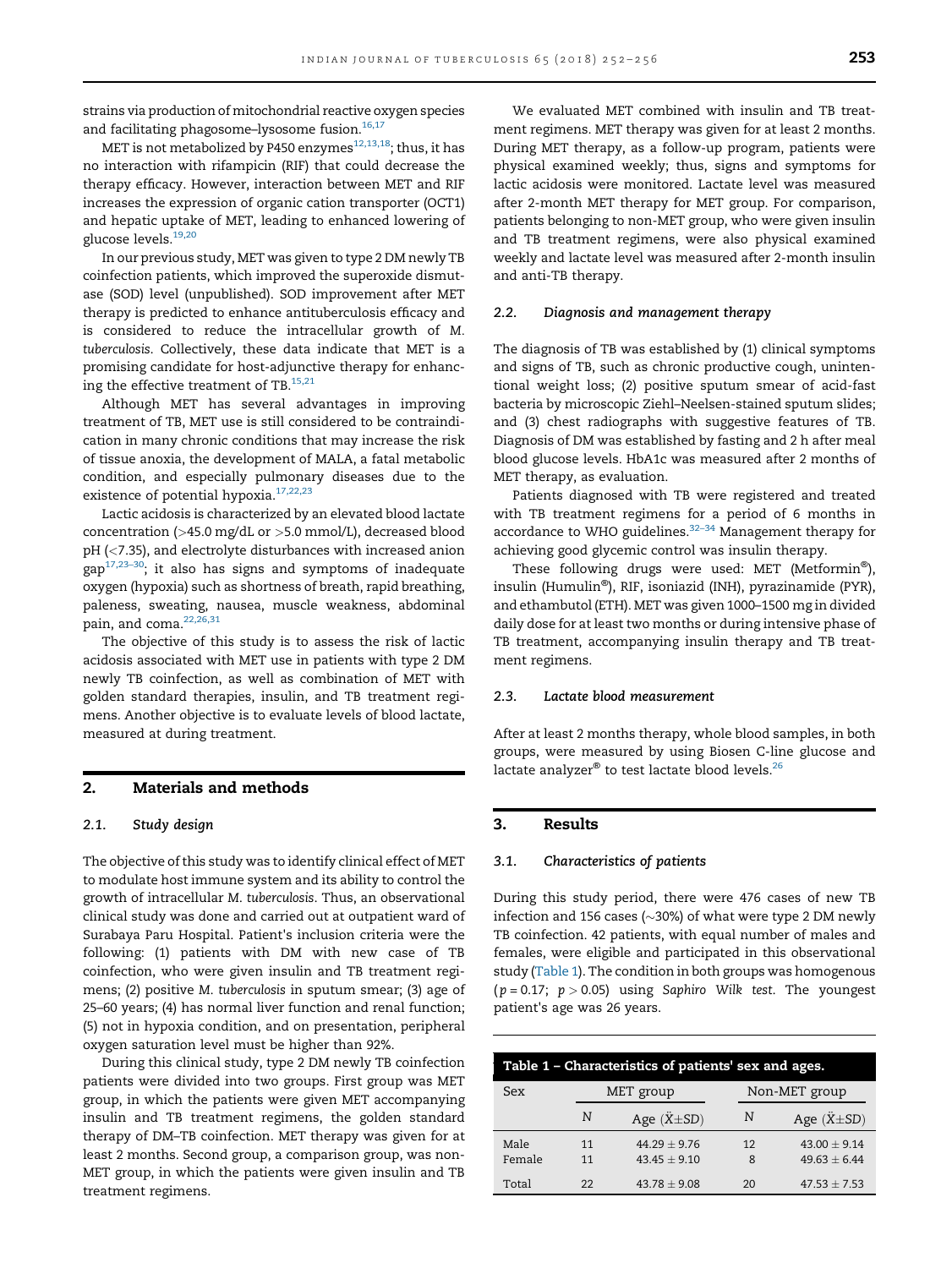<span id="page-2-0"></span>

| Table 2 - Distribution of patient's eligibility criteria. |                  |                  |                       |  |  |
|-----------------------------------------------------------|------------------|------------------|-----------------------|--|--|
| Parameters                                                | MET group        | Non-MET group    | <i>p</i> (difference) |  |  |
| HbA1c (g/dL)                                              | $8.82 \pm 1.91$  | $9.52 \pm 2.02$  | 0.379                 |  |  |
| Oxygen saturation (SpO <sub>2</sub> ) (%)                 | $98.06 \pm 0.73$ | $97.47 + 0.83$   | 0.308                 |  |  |
| BUN (mg/dL)                                               | $0.95 + 0.16$    | $0.93 + 0.13$    | 0.980                 |  |  |
| Creatinine serum (U/L)                                    | $23.92 + 11.92$  | $27.3 + 12.01$   | 0.103                 |  |  |
| SGOT (U/L)                                                | $17.63 + 6.16$   | $14.44 + 6.48$   | 0.354                 |  |  |
| SGPT (U/L)                                                | $19.22 \pm 8.73$ | $16.09 \pm 7.56$ | 0.509                 |  |  |

| Table 3 - Lactate blood level. |                           |                       |  |  |  |
|--------------------------------|---------------------------|-----------------------|--|--|--|
| MET group<br>(mmol/L)          | Non-MET group<br>(mmol/L) | <i>p</i> (difference) |  |  |  |
| $1.77 + 0.60$                  | $1.71 + 0.54$             | 0.240                 |  |  |  |

Distribution of patient's eligibility criteria such as HbA1c, oxygen saturation, renal function (BUN and creatinine serum), and liver function (SGOT, SGPT) are shown in Table 2. All data were normally distributed using Saphiro Wilk test; thus, we continued analysis of the data for the difference using paired T-test statistics with 95% confidence.

Blood glucose condition for both groups was similar  $(p = 0.26)$ ; thus, we dismissed the influence of hyperglycemia condition on lactate blood level.<sup>26,35</sup>

#### 3.2. Lactate blood level

After observational of MET therapy, on divided daily dose of 1000–1500 mg for at least 2 months accompanying insulin therapy and TB treatment regimens. Lactate blood levels were measured after 2 months of MET therapy.

There was no incidence of lactic acidosis event during this period. Additionally, other side effects of MET therapy such as gastrointestinal intolerance were also reported. Only two cases of mild gastrointestinal disturbance, such as mild frequent diarrhea and nausea/vomiting, were reported.

Lactate blood level in both groups was normally distributed using Saphiro Wilk test ( $p = 0.24; p > 0.05$ ); then, we analyzed the



Fig. 1 – Lactate blood level (mmol/L).

difference between both groups using paired T-test (Table 3 and Fig. 1).

Comparing MET group with non-MET group, we concluded there was no statistically significant difference of lactate blood level after at least 2 months of MET therapy  $(p > 0.05)$ . The level of blood lactate was in the normal range (less than 2.50 mmol/L) both in MET group and also non-MET group.

#### 4. Discussion

The optimum treatment strategy for DM–TB coinfection remained unclear to date. Uncontrollable chronic hyperglycemia in DM patients increases the incidence of TB therapy failure. Besides, DM is also associated with deaths due to TB infection and relapse of TB infection.<sup>4,9,36-38</sup> TB treatment for TB patients with DM is no different from treatment for patients without DM.<sup>5</sup> Insulin becomes the main therapy to control hyperglycemia condition. In this study, DM–TB patients got insulin and TB treatment, with TB regimen dose referring to World Health Organization (WHO).

Identification of new host-directed therapies that can improve clinical outcomes for DM–TB coinfection patients has been a priority by the WHO, leading to the study of immunomodulatory agents for adjunct treatment of TB. $21,39-41$ 

MET in some studies enhances M. tuberculosis – specific host immunity, reduces inflammation, and enhances efficacy of TB treatment. MET, which is not metabolized by  $P450^{12,13,18}$ enzyme, does not decrease the efficacy of RIF. Interaction between MET and RIF increases OCT1 expression, which has its role in blocking M. tuberculosis<sup>[15,42](#page-3-0)</sup> transcription. SOD is one essential factor to prevent INH resistency,  $43$  and MET has been known to increase SOD.[44](#page-4-0)–<sup>46</sup> Hence, it can be concluded that MET possesses the potency to boost OAT effectiveness. MET treatment was associated with improved control of M. tuberculosis infection and decreased disease severity. $^{15,16}$  $^{15,16}$  $^{15,16}$ 

The use of MET may cause side effects such as digestion problem (anorexia, nausea, vomit, and diarrhea), lactate level increase, vitamin  $B_{12}$  malabsorption, and kidney/heart function problem.[12,13](#page-3-0) Though the incidence of MET-associated lactic acidosis (MALA) is low, it must be prevented as it threatens lives. In this study, MALA can occur in very rare situations such as (1) drug-induced hepatitis caused by OAT and/ or MET and (2) lung damage, which becomes worse causing hypoxia.[47,48](#page-4-0) MALA prevention in this study has been determined at the following precondition criteria: (1) minimal to moderate lung lesion; (2) oxygen saturation  $>$  92%; (3) normal function of SGOT and SGPT, and normal kidney function (BUN and SK) (see Table 2). This study also provides consultation,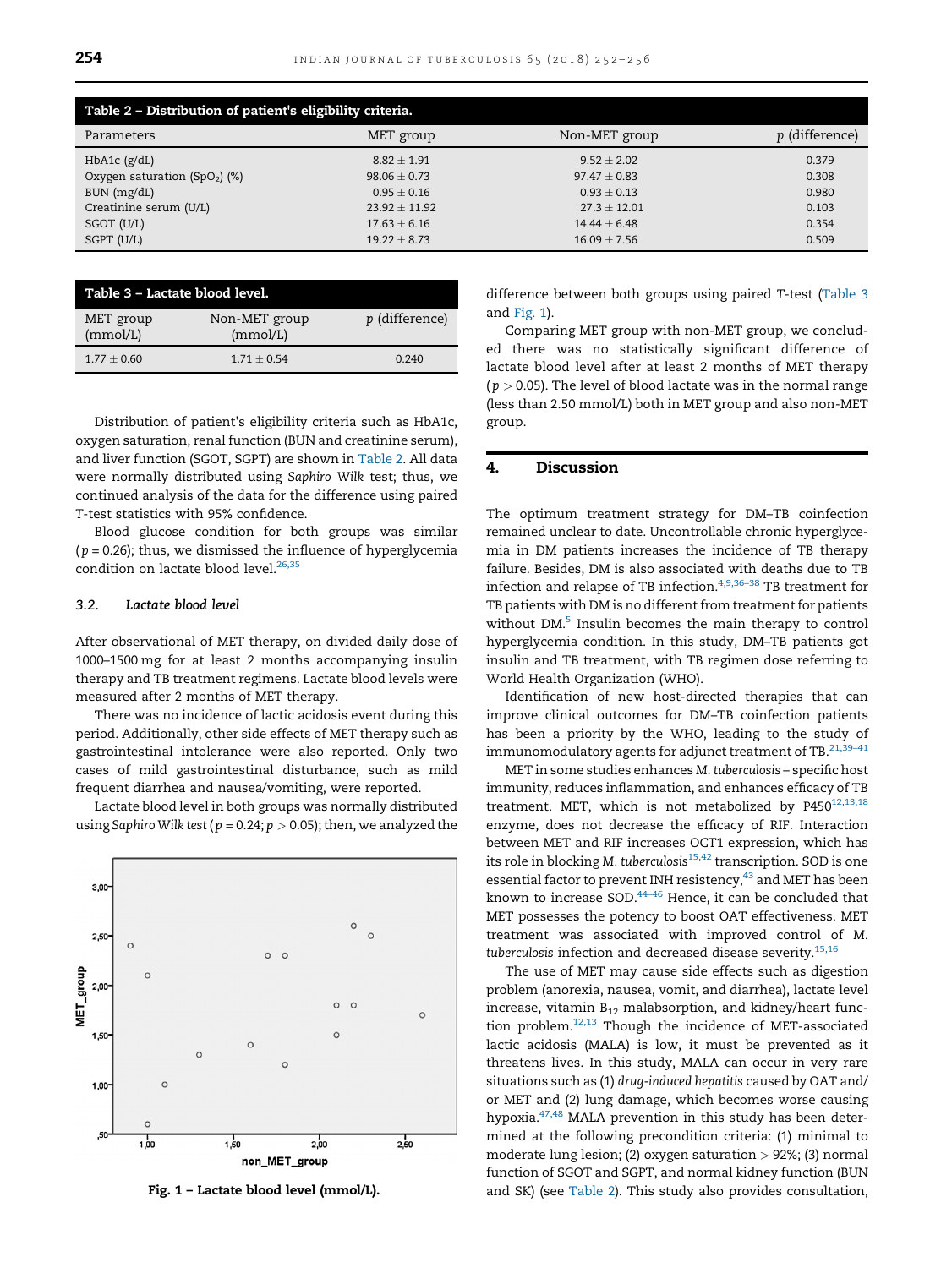<span id="page-3-0"></span>information, and education related to symptoms of lactic acidosis.

Lactic acidosis is also influenced by high glycemic index. To minimize the bias due to hyperglycemia, HbA1c measurement was done 2 months after the MET therapy accompanying insulin and TB treatment regimens for MET group. HbA1c, for non-MET group, was also performed after 2 months of insulin and OAT therapy, or after intensive TB therapy phase was done (see [Table 2](#page-2-0)).

There were no MALA cases during this 2-month study, both for MET and non-MET groups. It was even proved that blood lactate level was in normal range (<2.50 mmol/L). The blend of MET, insulin, and TB treatment was relatively safe for DM–TB patients if some condition was controlled (see [Table 3](#page-2-0)).

In this study, we also found that the participants  $(<5\%)$  in MET group experienced mild gastrointestinal intolerance (nausea and vomit). This can be related to high concentrated MET or glucose metabolism change causing local irritation, fluid retention, and salt malabsorption, leading to loose stools and diarrhea.<sup>17</sup>

In this study, we were not yet involved TB patients nontype 2 DM, even in our knowledges MET, which has low hypoglycemic effect, could be beneficial in TB patients non-DM due to anti-inflammatory effect and increasing efficacy of TB treatment.<sup>21,41</sup> In future, after establishing MET clinical effect in type 2 DM–TB coinfection, we may combine MET therapy with anti-TB for TB patients with non-type 2 DM in order to evaluate the efficacy of MET therapy in immune modulation.

#### 5. Conclusion

Lactic acidosis in MET therapy is a rare but important adverse event and clearly we need to prevent it. In this case risk study, there is no evidence of MALA. Elevation of levels of lactate, compared with placebo, also did not occur. Thus, we concluded that MET use in type 2 DM–TB coinfection did not induce lactic acidosis. Furthermore, this result, due to our limitation in number of participants involved in the study, needs to be confirmed in a cohort study.

#### Conflicts of interest

The authors have none to declare.

#### Acknowledgement

The authors thank almighty God for helping them complete this work successfully. They thank Sri Hariastuti and team (Clinical Pathology, Diagnostic Center Dr. Soetomo Hospital, Surabaya, Indonesia) for their technical assistance.

They thank Prof. Dr. Jusak, Dr., M.S., and Sp.PK(K) for helping with the discussion part. This study was supported in part by grant-in-aid for Ph.D. research from Lembaga Pengelola Dana Pendidikan (LPDP), the Ministry of Economic and the Ministry Education, Research and Technology of Republic of Indonesia.

#### references

- 1. World Health Organization. [Global Tuberculosis Control 2009:](http://refhub.elsevier.com/S0019-5707(17)30050-1/sbref0245) [Epidemiology Strategy Financing](http://refhub.elsevier.com/S0019-5707(17)30050-1/sbref0245). 2009.
- 2. [Garcia-Elorriaga G, Rey-pineda D. Mycobacterial](http://refhub.elsevier.com/S0019-5707(17)30050-1/sbref0250) diseases [type 2 diabetes mellitus as a risk factor for tuberculosis.](http://refhub.elsevier.com/S0019-5707(17)30050-1/sbref0250) [Mycobact Dis.](http://refhub.elsevier.com/S0019-5707(17)30050-1/sbref0250) 2014;4:2–7.
- 3. [Stevenson CR, et al. Diabetes and the risk of tuberculosis:](http://refhub.elsevier.com/S0019-5707(17)30050-1/sbref0255) [a neglected threat to public health?](http://refhub.elsevier.com/S0019-5707(17)30050-1/sbref0255) Chronic Illn. [2007;3:228](http://refhub.elsevier.com/S0019-5707(17)30050-1/sbref0255)–245.
- 4. [Harries AD, et al. Epidemiology and interaction of diabetes](http://refhub.elsevier.com/S0019-5707(17)30050-1/sbref0260) [mellitus and tuberculosis and challenges for care: a review](http://refhub.elsevier.com/S0019-5707(17)30050-1/sbref0260) [of diabetes mellitus.](http://refhub.elsevier.com/S0019-5707(17)30050-1/sbref0260) Public Heal Action. 2013;I:. S3-9.
- 5. [Riza AL, et al. Clinical management of concurrent diabetes](http://refhub.elsevier.com/S0019-5707(17)30050-1/sbref0265) and tuberculosis and the [implications for patient services.](http://refhub.elsevier.com/S0019-5707(17)30050-1/sbref0265) [Lancet Diabetes Endocrinol.](http://refhub.elsevier.com/S0019-5707(17)30050-1/sbref0265) 2016;2:740–753.
- 6. [Nuria M, Kornfeld H. Diabetes and immunity to tuberculosis.](http://refhub.elsevier.com/S0019-5707(17)30050-1/sbref0270) [Eur J Immunol.](http://refhub.elsevier.com/S0019-5707(17)30050-1/sbref0270) 2015;44:617–626.
- 7. [Ogbera AO, et al. Clinical pro](http://refhub.elsevier.com/S0019-5707(17)30050-1/sbref0275)file of diabetes mellitus in tuberculosis. [BMJ Open Diabetes Res Care.](http://refhub.elsevier.com/S0019-5707(17)30050-1/sbref0275) 2015;3:e000112.
- 8. [Baker MA, et al. The impact of diabetes on tuberculosis](http://refhub.elsevier.com/S0019-5707(17)30050-1/sbref0280) [treatment outcomes:](http://refhub.elsevier.com/S0019-5707(17)30050-1/sbref0280) a systematic review. BMC Med. 2011; [9:1](http://refhub.elsevier.com/S0019-5707(17)30050-1/sbref0280)–15.
- 9. [Goldhaber-Fiebert JD, Jeon CY, Cohen T, Murray MB.](http://refhub.elsevier.com/S0019-5707(17)30050-1/sbref0285) [Diabetes mellitus and tuberculosis in countries with high](http://refhub.elsevier.com/S0019-5707(17)30050-1/sbref0285) [tuberculosis burdens: individual risks and social](http://refhub.elsevier.com/S0019-5707(17)30050-1/sbref0285) [determinants.](http://refhub.elsevier.com/S0019-5707(17)30050-1/sbref0285) Int J Epidemiol. 2011;40:417–428.
- 10. [Lin PL, Flynn JL. Understanding latent tuberculosis: a](http://refhub.elsevier.com/S0019-5707(17)30050-1/sbref0290) [moving target.](http://refhub.elsevier.com/S0019-5707(17)30050-1/sbref0290) J Immunol. 2010;185:15–22.
- 11. [Gonga L, Goswamic S, Giacominic KM, Altmana RB, Klein TE.](http://refhub.elsevier.com/S0019-5707(17)30050-1/sbref0295) [Metformin pathways: pharmacokinetics and](http://refhub.elsevier.com/S0019-5707(17)30050-1/sbref0295) pharmacodynamics. [Pharmacogenet Genomics.](http://refhub.elsevier.com/S0019-5707(17)30050-1/sbref0295) [2013;22:820](http://refhub.elsevier.com/S0019-5707(17)30050-1/sbref0295)–827.
- 12. [Katzung BG, Mastres SB, Trevor AJ.](http://refhub.elsevier.com/S0019-5707(17)30050-1/sbref0300) Basic & Clinical Pharmacology[. Asia: Mc-Graw Hill Education; 2012.](http://refhub.elsevier.com/S0019-5707(17)30050-1/sbref0300)
- 13. [Brunton L, Chapner B, Knollmann B.](http://refhub.elsevier.com/S0019-5707(17)30050-1/sbref0305) The Pharmacological [Basis of Therapeutics-Goodman & Gillman-Ed](http://refhub.elsevier.com/S0019-5707(17)30050-1/sbref0305). Mc-Graw Hill [Medical; 2011.](http://refhub.elsevier.com/S0019-5707(17)30050-1/sbref0305)
- 14. [Zhou G, et al. Role of AMP-activated protein kinase in](http://refhub.elsevier.com/S0019-5707(17)30050-1/sbref0310) [mechanism of metformin action.](http://refhub.elsevier.com/S0019-5707(17)30050-1/sbref0310) J Clin Invest. 2001;108:1167– [1174](http://refhub.elsevier.com/S0019-5707(17)30050-1/sbref0310).
- 15. [Vashisht R, Brahmachari SK. Metformin as a potential](http://refhub.elsevier.com/S0019-5707(17)30050-1/sbref0315) [combination therapy with existing front-line antibiotics for](http://refhub.elsevier.com/S0019-5707(17)30050-1/sbref0315) [tuberculosis.](http://refhub.elsevier.com/S0019-5707(17)30050-1/sbref0315) J Transl Med. 2015;13:1–3.
- 16. [Singhal A, et al. Metformin as adjunct antituberculosis](http://refhub.elsevier.com/S0019-5707(17)30050-1/sbref0320) therapy. [Sci Transl Med.](http://refhub.elsevier.com/S0019-5707(17)30050-1/sbref0320) 2014;6:159–263.
- 17. [Scarpello JHB, Howlett HCS. Metformin therapy and clinical](http://refhub.elsevier.com/S0019-5707(17)30050-1/sbref0325) uses. [Diab Vasc Dis Res.](http://refhub.elsevier.com/S0019-5707(17)30050-1/sbref0325) 2008;5:157–167.
- 18. [Madiraju AK, et al. Metformin suppresses gluconeogenesis](http://refhub.elsevier.com/S0019-5707(17)30050-1/sbref0330) [by inhibiting mitochondrial glycerophosphate](http://refhub.elsevier.com/S0019-5707(17)30050-1/sbref0330) [dehydrogenase.](http://refhub.elsevier.com/S0019-5707(17)30050-1/sbref0330) Nature. 2014;510:542–546.
- 19. [Thee S, et al. Pharmacokinetics of isoniazid, rifampin, and](http://refhub.elsevier.com/S0019-5707(17)30050-1/sbref0335) [pyrazinamide in children younger than two years of age](http://refhub.elsevier.com/S0019-5707(17)30050-1/sbref0335) [with tuberculosis: evidence for implementation of revised](http://refhub.elsevier.com/S0019-5707(17)30050-1/sbref0335) [World Health Organization recommendations.](http://refhub.elsevier.com/S0019-5707(17)30050-1/sbref0335) Antimicrob [Agents Chemother.](http://refhub.elsevier.com/S0019-5707(17)30050-1/sbref0335) 2011;55:5560–5567.
- 20. Sousa M, Pozniak A, Boffi[to M. Pharmacokinetics and](http://refhub.elsevier.com/S0019-5707(17)30050-1/sbref0340) [pharmacodynamics of drug interactions involving](http://refhub.elsevier.com/S0019-5707(17)30050-1/sbref0340) [rifampicin, rifabutin and antimalarial drugs.](http://refhub.elsevier.com/S0019-5707(17)30050-1/sbref0340) J Antimicrob Chemother. [2008;62:872](http://refhub.elsevier.com/S0019-5707(17)30050-1/sbref0340)–878.
- 21. [Singhal A, et al. Metformin as adjunct antituberculosis](http://refhub.elsevier.com/S0019-5707(17)30050-1/sbref0345) therapy. [Sci Transl Med.](http://refhub.elsevier.com/S0019-5707(17)30050-1/sbref0345) 2014;6:1–10.
- 22. [Quynh A, Pham T, Hao L, Xu R, Moe OW. Drug-induced](http://refhub.elsevier.com/S0019-5707(17)30050-1/sbref0350) [metabolic acidosis.](http://refhub.elsevier.com/S0019-5707(17)30050-1/sbref0350) F1000 Res. 2016;4:1–13.
- 23. [Salpeter S, Greyber E, Pasternak G, Salpeter E. Risk of](http://refhub.elsevier.com/S0019-5707(17)30050-1/sbref0355) fatal [and nonfatal lactic acidosis with metformin use in type 2](http://refhub.elsevier.com/S0019-5707(17)30050-1/sbref0355) [diabetes mellitus.](http://refhub.elsevier.com/S0019-5707(17)30050-1/sbref0355) Arch Intern Med. 2003;163:2594–2602.